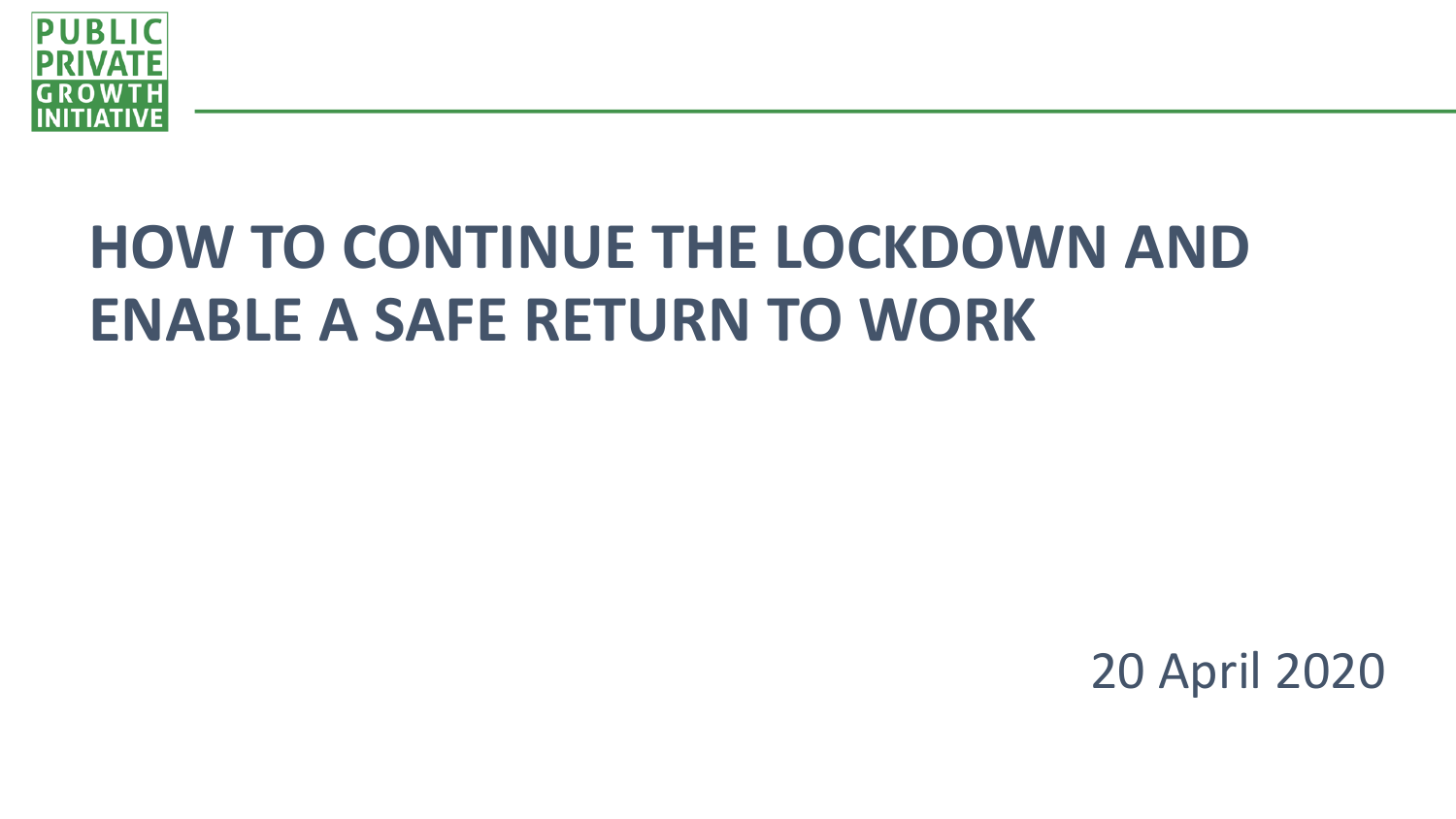

## **FRAMING THE PROBLEM**

SA needs to maintain the lockdown until health indicators demonstrate otherwise.

### •**Social Problem**

- Food insecurity
- Social transfers are insufficient
- Where funds are available, these are extremely difficult for applicants to access
- Businesses have closed or liquidated and let their staff go on short wages or on no pay at all
- Short term interventions are attempting to provide urgent relief

### •**Fiscal Problem**

- We face significant fiscal constraints exacerbated given the recent ratings downgrade
- Absence of export revenue to maintain the balance of payments; and the reduction in tax makes Government funding of any Covid-19 relief efforts beyond the very short term, unsustainable

#### •**Economic Problem**

- Increasing evidence of businesses under extreme financial stress.
- Risk of sustained lockdown is that businesses stall so badly that they are unable to recover at all
- Knock-on consequences on employment, turnover, revenue are obvious
- SMEs are the hardest hit
- Breakdown in value chains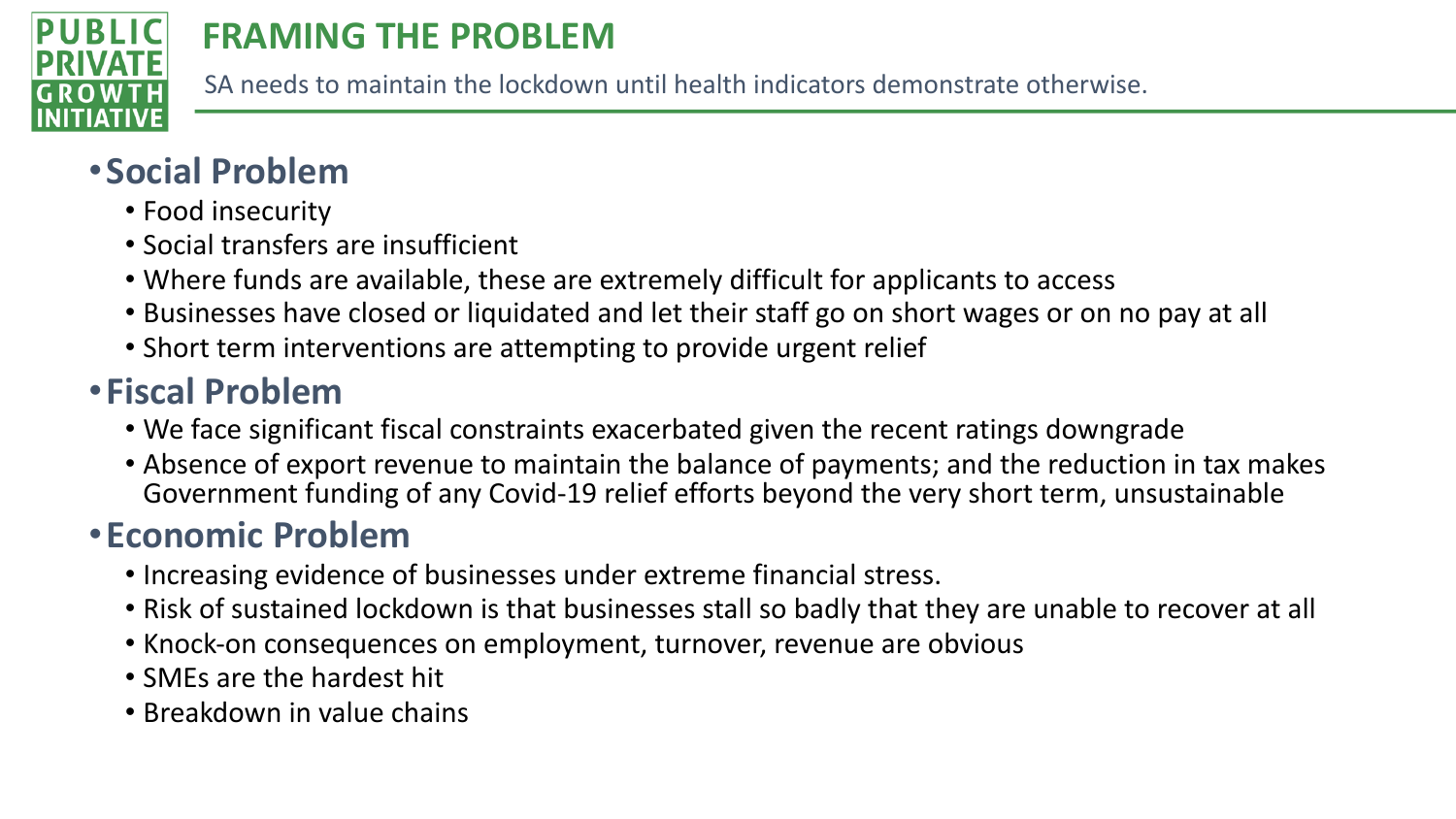**HOW TO GET SOME PARTS OF THE ECONOMY BACK TO WORK SAFELY**

#### **What must be done immediately**

- Include further value chain inputs for the category of the regulated essential goods and services
- Expand essential goods and services in the regulations, including
	- Construction of emergency premises, low cost housing, and repair and maintenance to non-essential businesses and services
	- all exports, subject to PPE provision (and test kits) for the ports staff
	- all perishable products
	- goods that are high revenue earners, subject to quantity limits & delivery only
	- All forms of food products are included, pre-prepared and fast food outlets subject to stringent social distancing controls.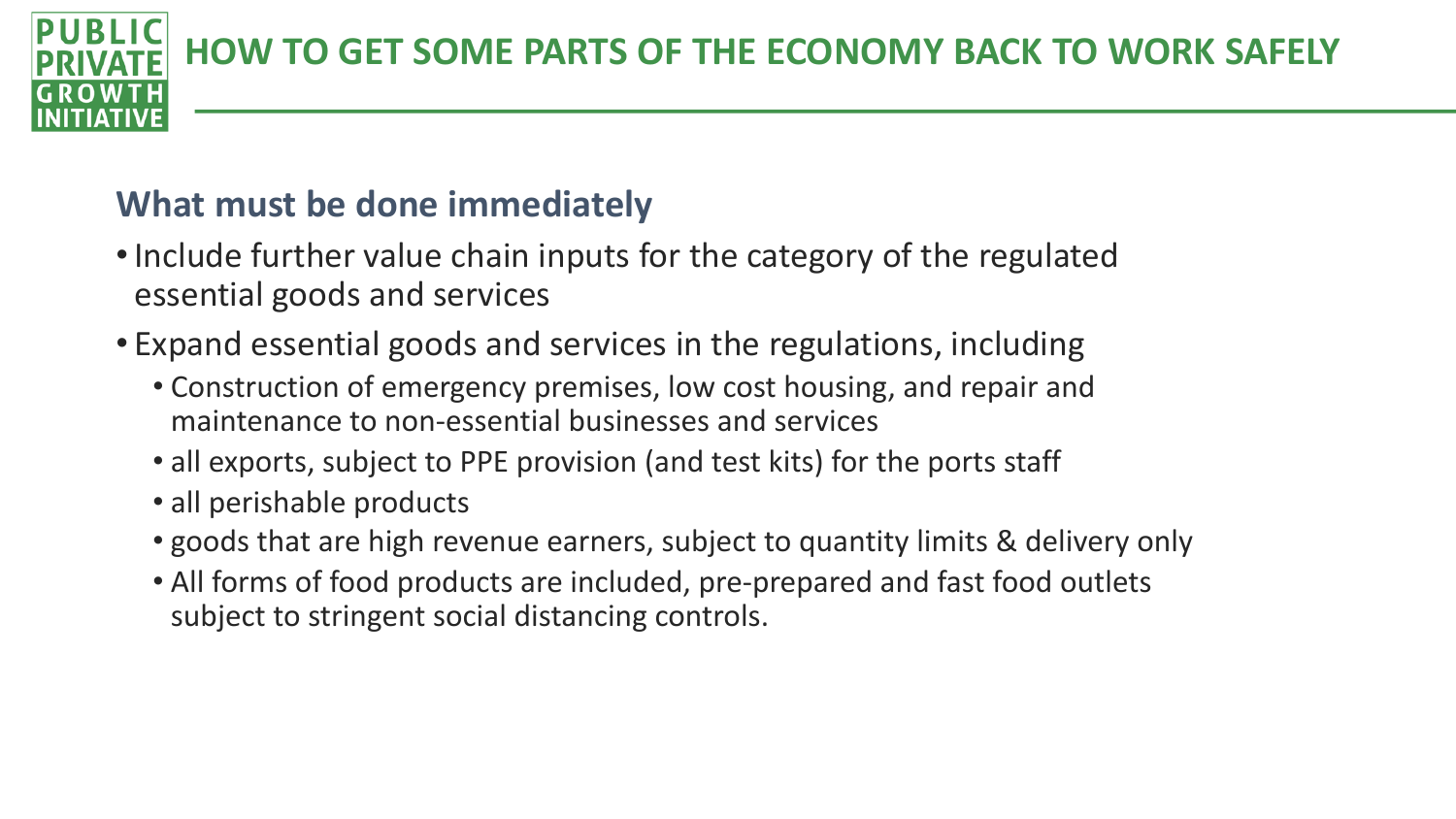#### **Which sectors should be allowed to return to work on an incremental basis during the lockdown?**

• These proposals are based on a bottom-up assessment of sectors a combination of factors to consider: COVID-19 transmission risks, Contribution to economy, Economic & employment stress

- **The governing principles governing both these options are the same:** 
	- Strict health protocols to limit the spread of the virus.
	- Commuter transport solutions
	- Massive upscaling of production and availability of mitigation interventions
	- Contribute to testing
	- Encourage remote return to work wherever possible.
	- Require continued lockdown for the vulnerable (over 60s and unmanaged pre-existing illnesses)

Insion of value chain through

| <b>Option A: Recommended</b>                     | <b>Option B</b> |
|--------------------------------------------------|-----------------|
| A systematic and carefully calibrated phasing of | Gradual expa    |
| sectors returning to work                        | exemptions      |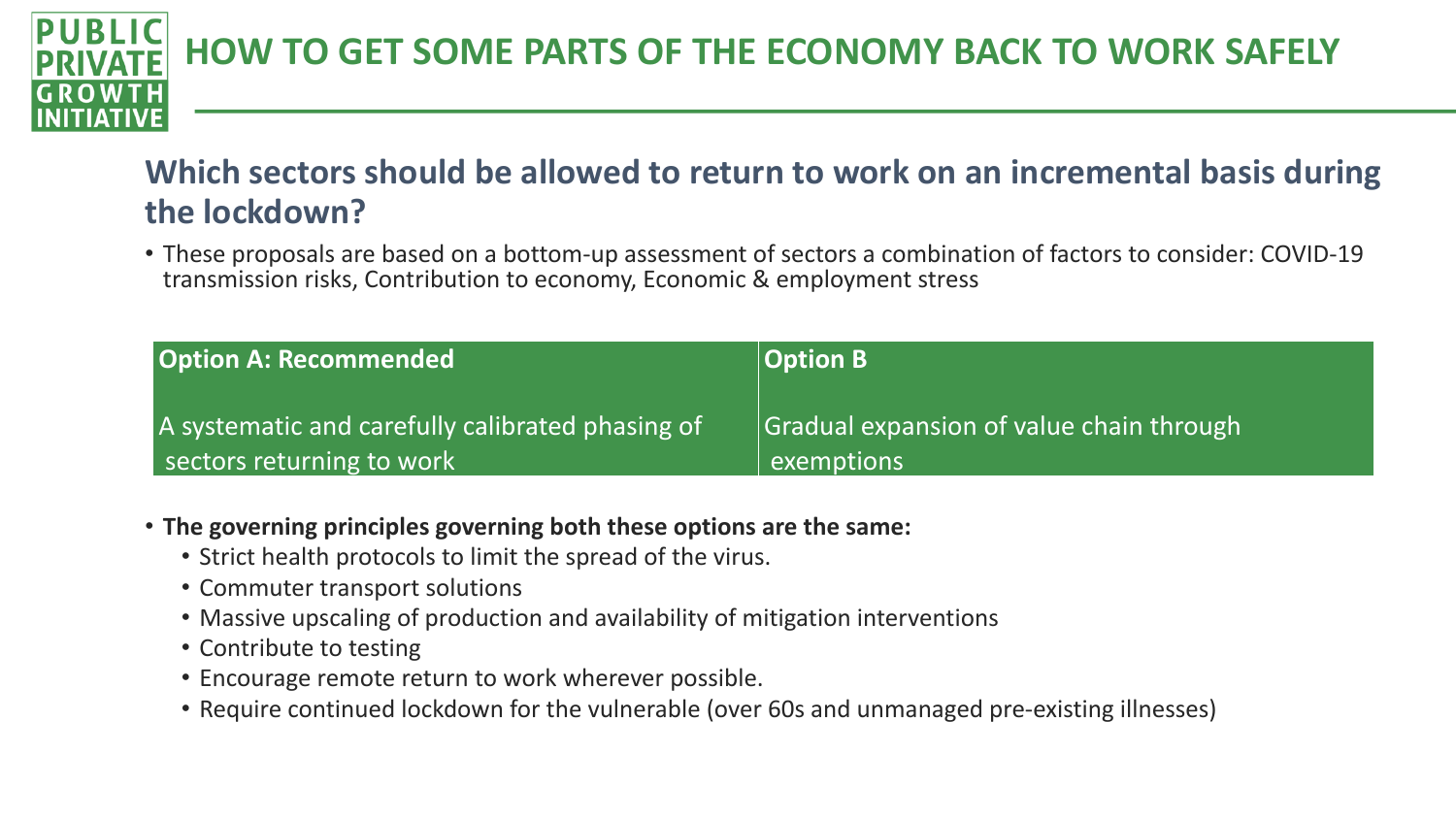

### **PHASED RETURN TO WORK**

*Risk-based, phased approach to reopening the economy - get people back to work safely and as quickly as possible - dual approach transmission risk and economic value at risk*

| <b>OPTION A</b><br>A systematic and carefully<br>calibrated phasing of<br>sectors returning to work                                                                                                                                                                                                                                                  | Risk-based, phased approach to re<br>- get people back to work safely ar<br>- dual approach transmission risk a |
|------------------------------------------------------------------------------------------------------------------------------------------------------------------------------------------------------------------------------------------------------------------------------------------------------------------------------------------------------|-----------------------------------------------------------------------------------------------------------------|
| <b>Impact of measures</b><br>Economy is in critical condition, exponential<br>risks to jobs, SMEs and whole industries<br><b>Pragmatic plan</b> for phased reopening (sectors<br>and timing) to provide certainty, immediate relief<br>while dealing with transmission risks<br>Workable protocols per workspace and<br>$\bullet$<br>commuting space | Cost<br>Positive on a net basis - return-<br>to-work is value creating and<br>self-sustaining                   |
| <b>Lead departments</b><br>Presidency<br><b>DTIC</b><br>DoH                                                                                                                                                                                                                                                                                          | <b>Other departments</b><br>COGTA, SAPS, NT                                                                     |

#### **Source of funds**

• Businesses will implement health mitigation intervention and fund development of necessary tools and protocols with industry

#### **Stakeholders**

Business sectors Trade unions Workers, SMEs

- Reopen the economy safely in phased approach: start with **lowest transmission risk x highest economic value**
- Government and industries **design protocol standards at sector level**; businesses develop customised protocols per 16 archetypal work and commuting spaces
- **Safest commuter transport** options implemented (taxi industry support and employer solutions)
- Those that can work remotely, over 60s, or with unmanaged health conditions will stay at home
- Businesses / industry can be **relocked if non-compliant or if epidemiological progress changes**
- **Compliance and monitoring** are critical (requires coordination between government and business CEOs)
- *Risks: pace of phasing (transmission risks v too late to resuscitate the economy), enforcement*